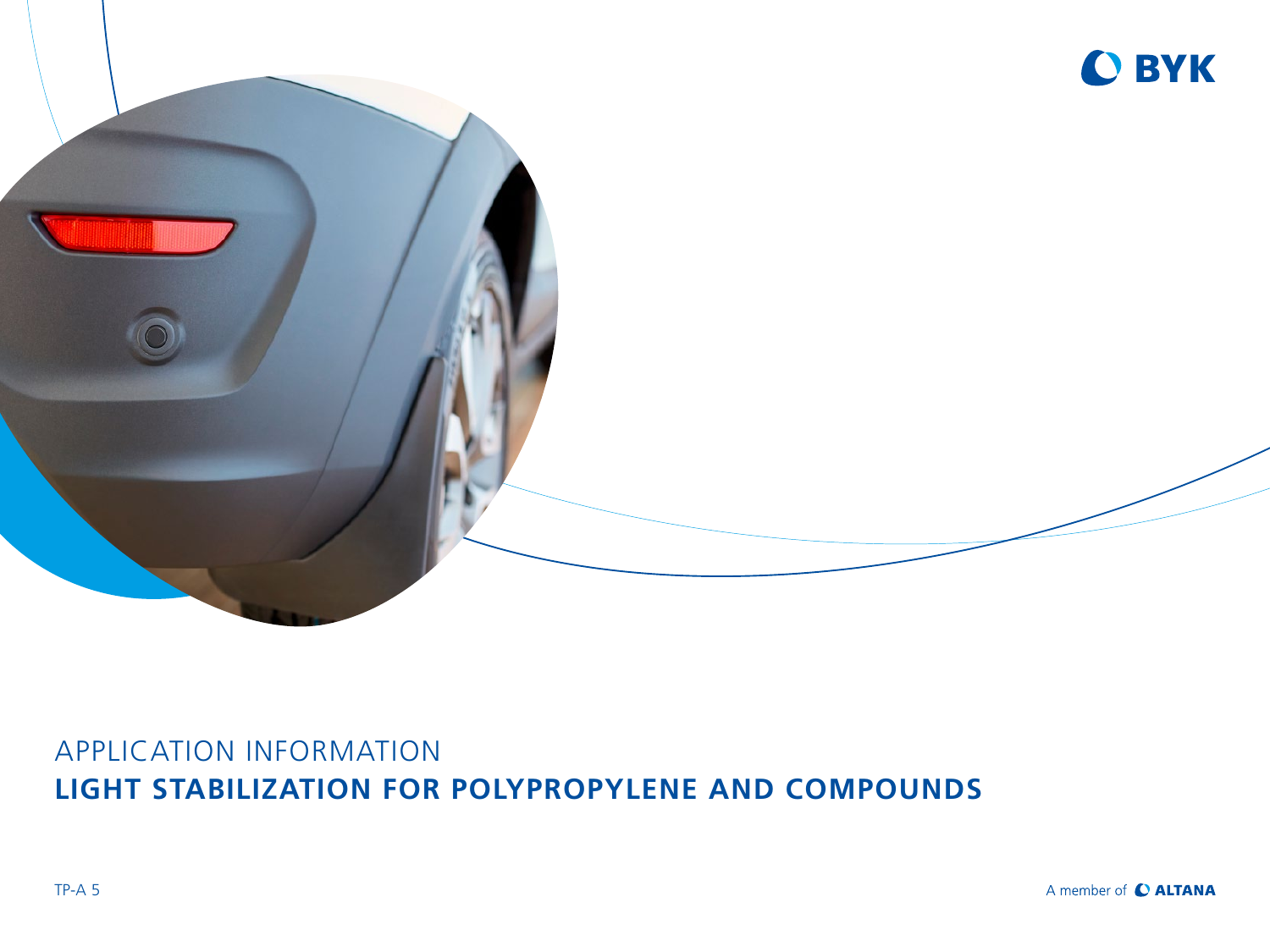# **Contents**

- [The challenge](#page-2-0)
- [The solution](#page-3-0)
- [Excellent long-term stabilization](#page-4-0)
- [High concentration of active ingredients](#page-5-0)
- [Easy to handle](#page-5-0)
- [Conclusion](#page-5-0)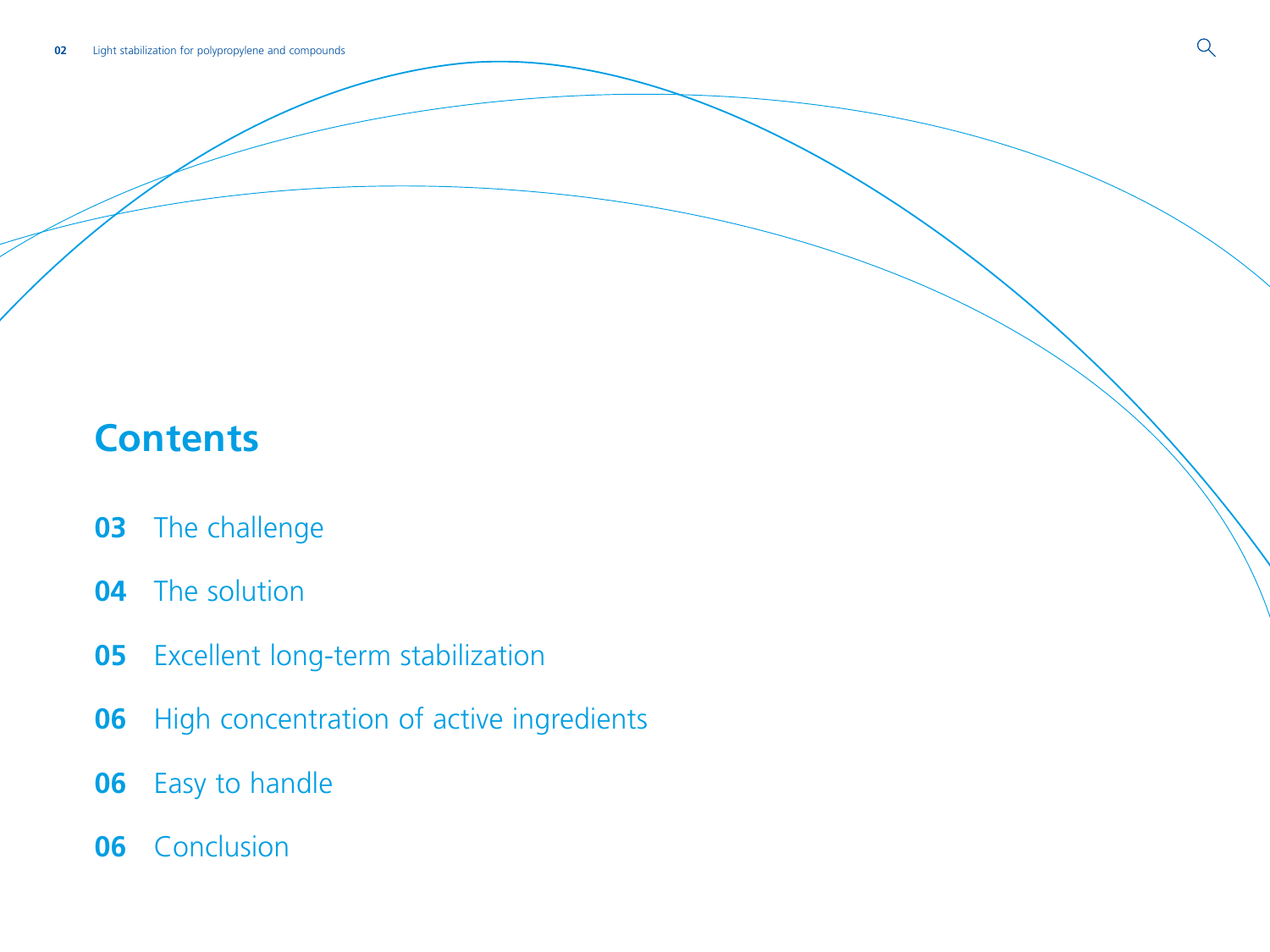## <span id="page-2-0"></span>**The challenge**

Polypropylene is commonly used in the automotive industry, construction materials, agricultural films, consumer and recreational goods as well as fibers and textiles. Polypropylene-based articles are subject to property and surface quality degradation when exposed to light over time. Prolonged exposure to light can cause color and gloss change in addition to physical property degradation.

 $=$   $\circ$ 

#### **Note**

To ensure the best appearance and full functionality, please open in Adobe Acrobat.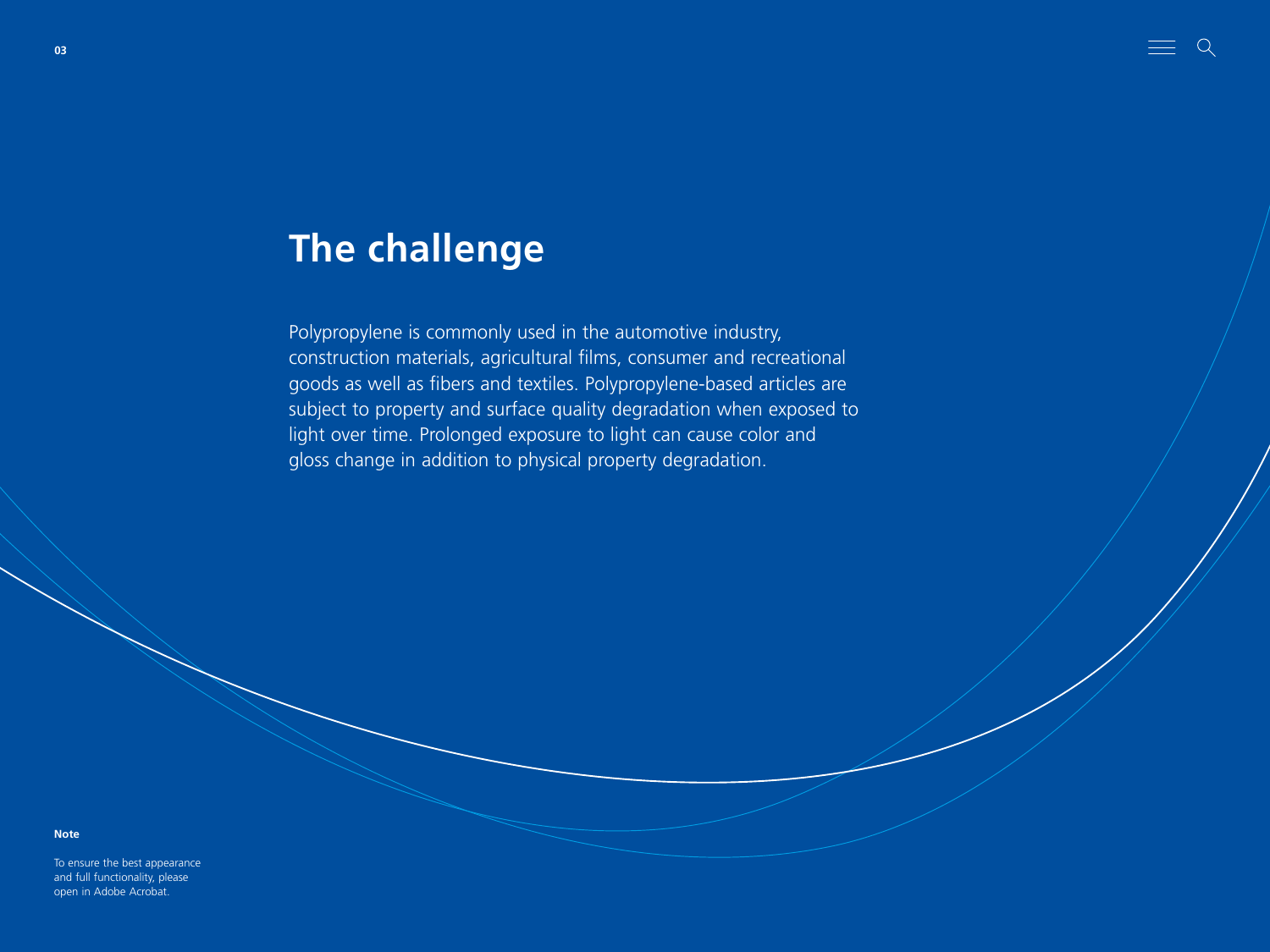### <span id="page-3-0"></span>**The solution**

BYK-MAX LS 4125 is a pelletized organic UV stabilizer system that can mitigate the property and surface degradation caused by light exposure. This product is a synergistic blend of highly concentrated stabilizers that inhibit the light-induced reactions leading to decomposition of the PP material. BYK-MAX LS 4125 also acts as a radical scavenger and peroxide decomposer. Due to it's outstanding UV stability for thick-film PP products, this additive is highly recommended for outdoor applications including deck, patio, and garden furniture, automotive interior and exterior parts, carpets, films, tapes, and more.

Typical applications require between 0.5 % –2.0% dosage depending on durability requirements and color. BYK-MAX LS 4125 can be added via volumetric or gravimetric dosing units during processing in compounding, tape/film extruders, spinning plants, and injection molding machines. It is suitable for processing temperatures up to 290 °C (554 °F).

### **BYK-MAX LS 4125**

**Product type** UV/Light Stabilizer

### **Application**

Exterior and interior polypropylene articles exposed to intense light

#### **Key benefits**

- Excellent long-term light stabilization • High concentration of
- active ingredients • Easy to handle/feed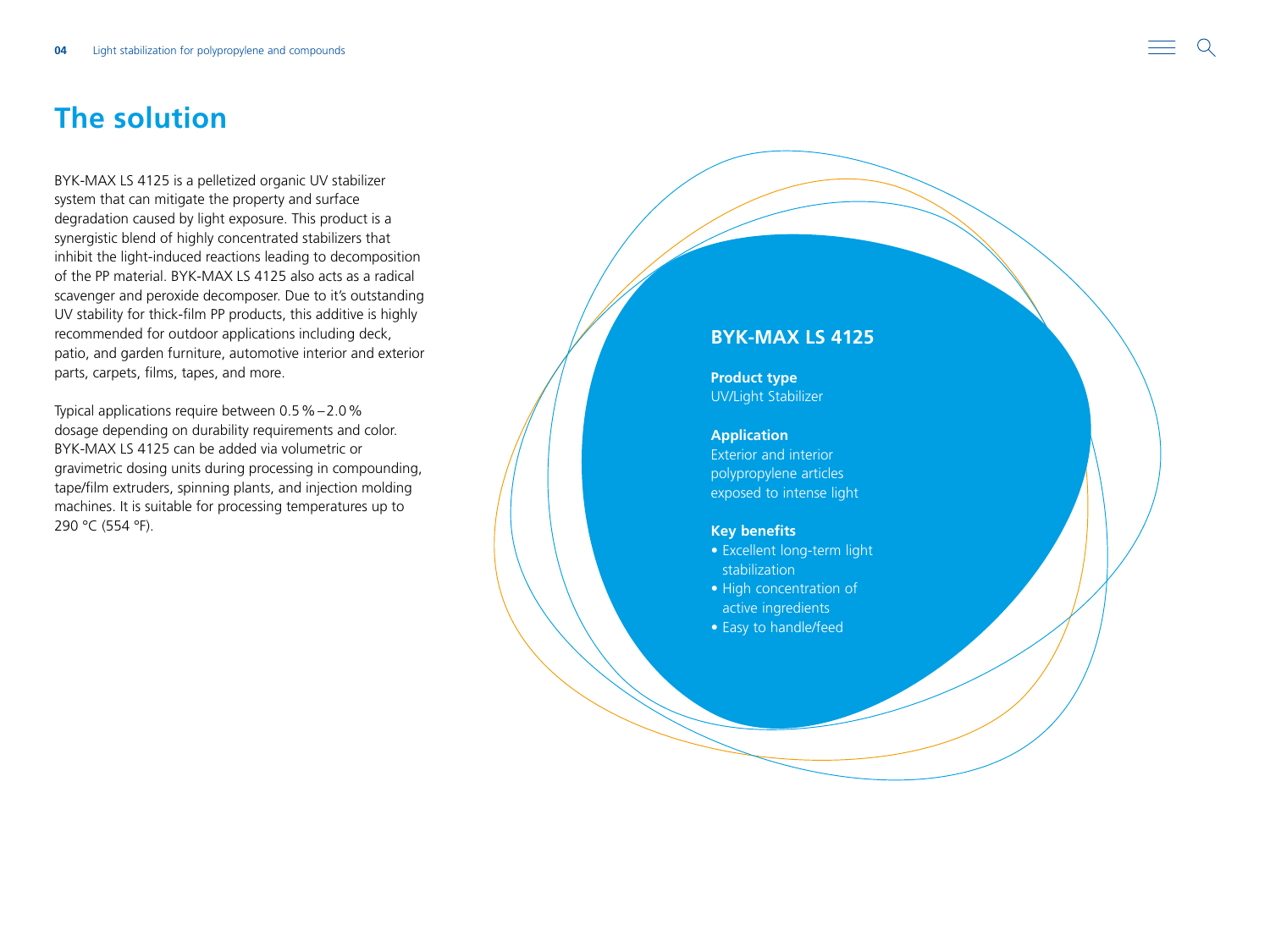<span id="page-4-0"></span>

The combination of stabilization technologies in BYK-MAX LS 4125 work synergistically to provide long-term light stabilization to meet the requirements of both automotive and other markets.

Typical automotive testing requires samples to withstand stimulated outdoor exposure up to 4,000 kJ with color change no greater than a Delta-E of 3.0. Additionally, significant changes in gloss are also not acceptable. When properly applied, BYK-MAX LS 4125 easily meets and exceeds these requirements.

Many non-automotive durable goods markets require weathering in excess of that shown above. BYK-MAX LS 4125 has proven effective in systems requiring exceptionally long-term durability.





### BYK-MAX LS 4125 – Weathering studies 2% dosage on PP in 40% GFPP Delta-E/gloss measured using SAE J1960 (Exposure in hours)

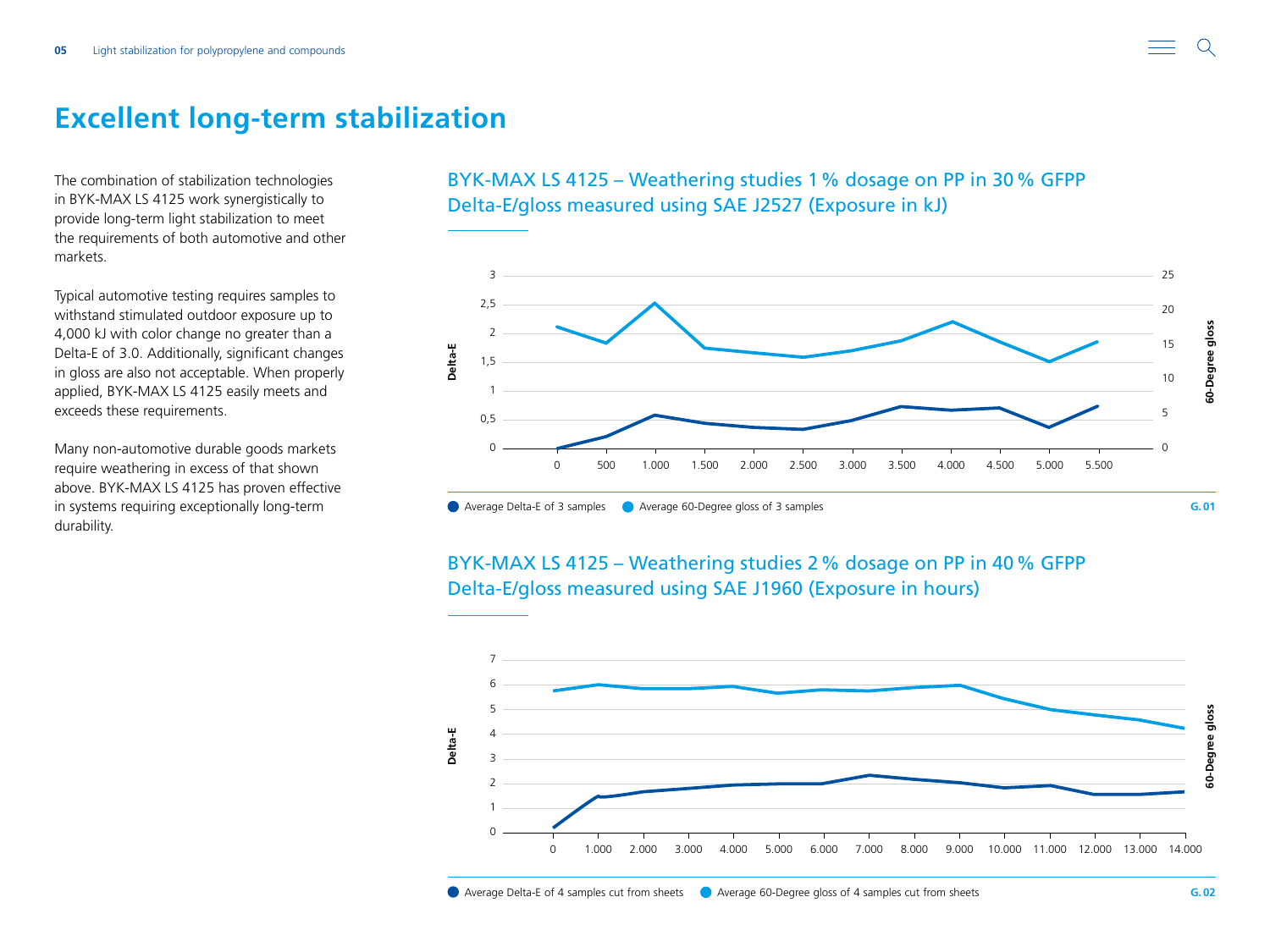## <span id="page-5-0"></span>**High concentration of active ingredients**

BYK-MAX LS 4125 has a 50% active ingredient level, minimizing the amount of carrier resin needed. The typical amount of carrier resin required adds unnecessary cost for the customer. Due to the product form of the stabilizers required for this performance, this level of activity is difficult to achieve using standard manufacturing processes. BYK's proprietary processes minimize the use of carrier resin required to produce these concentrates leading to the lowest total cost.

### **Easy to handle**

Providing easy to use products is key to customer satisfaction. Controlled migration of key active ingredients to the exposed areas of the product is essential to the performance of BYK-MAX LS 4125. While this migration is necessary and desirable in the molded article, the concentration of these lowmelting point ingredients in the concentrate would create challenges in customer manufacturing processes were it not for proprietary BYK manufacturing technology. This technology enables the high active ingredient level of BYK-MAX LS 4125 and minimization of total cost to the customer while maintaining free-flowing and easy to handle finished products.



### **Conclusion**

BYK-MAX LS 4125 is an excellent UV stabilization system for polypropylene-based outdoor articles from furniture to interior and exterior automotive parts. Its high active ingredient level minimizes the amount of carrier resin needed, reducing total cost for the customer.

Due to BYK's proprietary technology, BYK-MAX LS 4125 is a free-flowing, easy to handle product that provides superior long-term performance, minimizing color and gloss change over time.